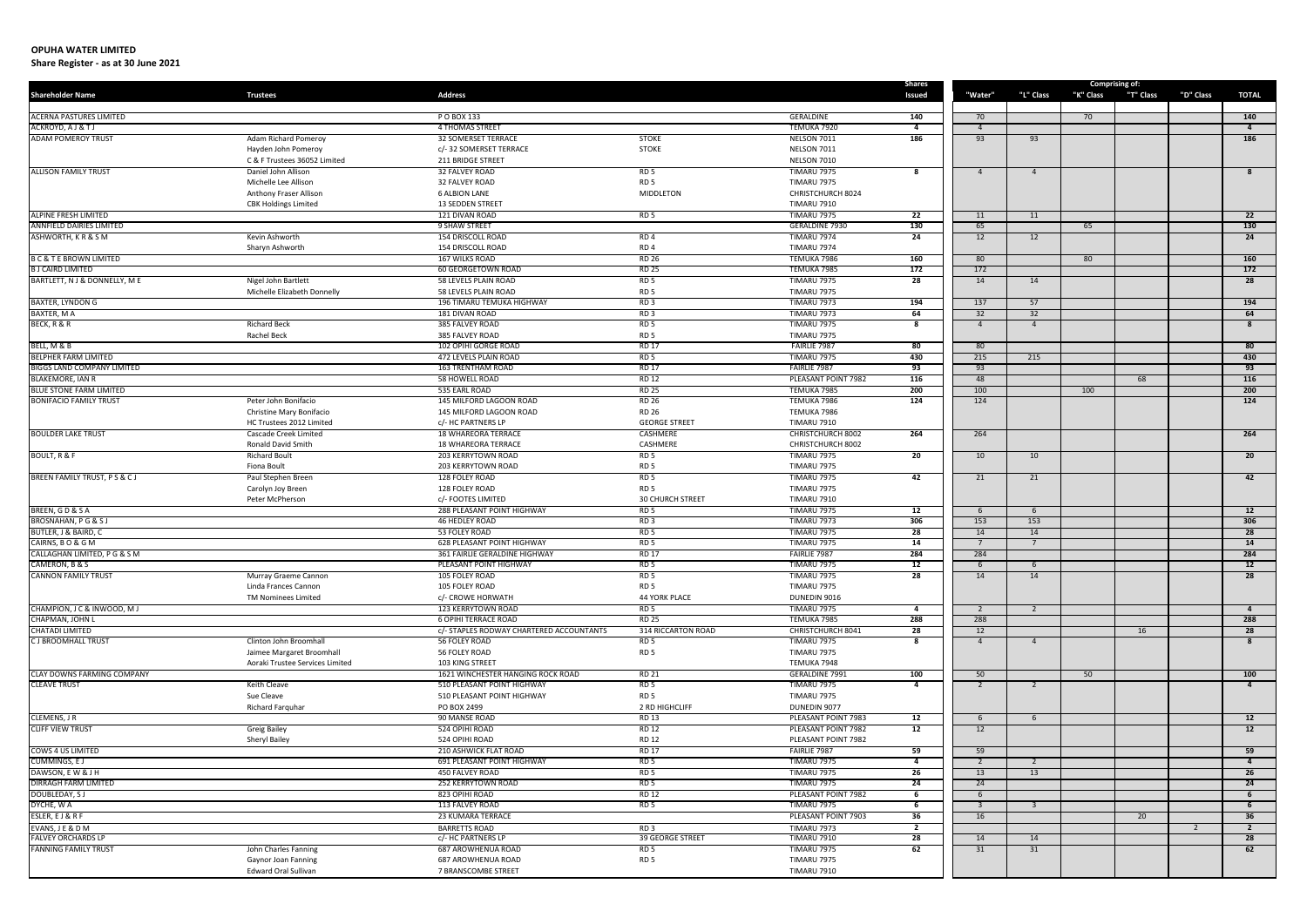| <b>Shareholder Name</b>                                  | <b>Trustees</b>                               | <b>Address</b>                                           |                                    |                                          | <b>Shares</b><br>Issued | "Water"        | "L" Class               | Comprising of:<br>"K" Class | "T" Class | "D" Class | <b>TOTAL</b>        |
|----------------------------------------------------------|-----------------------------------------------|----------------------------------------------------------|------------------------------------|------------------------------------------|-------------------------|----------------|-------------------------|-----------------------------|-----------|-----------|---------------------|
|                                                          |                                               |                                                          |                                    |                                          |                         |                |                         |                             |           |           |                     |
| FLOWERS, R C                                             |                                               | <b>WAI-ITI ROAD</b>                                      |                                    | <b>TIMARU 7910</b>                       | 1                       |                |                         |                             |           |           | <sup>1</sup>        |
| FOLEY, TJ                                                |                                               | <b>78 KERRYTOWN ROAD</b>                                 | RD <sub>5</sub>                    | <b>TIMARU 7975</b>                       | 22                      | 11             | 11                      |                             |           |           | $\overline{22}$     |
| <b>FORBES, BRENT ROBERT</b>                              |                                               | 276 FOLEY ROAD                                           | RD <sub>5</sub>                    | <b>TIMARU 7975</b>                       | $\overline{a}$          | 2              | $\overline{2}$          |                             |           |           | $\overline{4}$      |
| FOREST GATE (2018) LIMITED<br>FOUR PEAKS STATION LIMITED |                                               | <b>287 KERRYTOWN ROAD</b><br>126 CLAYTON SETTLEMENT ROAD | RD <sub>5</sub><br><b>RD 17</b>    | <b>TIMARU 7975</b><br>FAIRLIE 7987       | 48<br>52                | 48<br>52       |                         |                             |           |           | 48<br>52            |
| FOUR WINDS FARM LIMITED                                  |                                               | <b>146 MORRIS ROAD</b>                                   | <b>RD 17</b>                       | FAIRLIE 7987                             | 160                     | 160            |                         |                             |           |           | 160                 |
| FOX PEAK STATION CO LIMITED                              |                                               | <b>80 BUTLERS ROAD</b>                                   | <b>RD 17</b>                       | FAIRLIE 7987                             | 72                      | 72             |                         |                             |           |           | 72                  |
| FRANCE, JA&JS                                            |                                               | 1402 ALBURY FAIRLIE HIGHWAY                              | <b>RD 14</b>                       | CAVE                                     | 16                      | 16             |                         |                             |           |           | 16                  |
| FULTON HOGAN (CANT) LIMITED                              |                                               | <b>MEADOWS ROAD</b>                                      | WASHDYKE                           | <b>TIMARU 7910</b>                       | 142                     | 70             | 72                      |                             |           |           | 142                 |
| <b>GP &amp; BE SCOTT LIMITED</b>                         |                                               | 470 AROWHENUA ROAD<br><b>137 NAUGHTON ROAD</b>           | RD <sub>5</sub><br>RD <sub>5</sub> | <b>TIMARU 7975</b>                       | 542<br>62               | 368            | 174                     |                             |           |           | 542<br>62           |
| GARDNER, GJ<br><b>GEORGETOWN FAMILY TRUST</b>            | Michael Scannel                               | <b>73 BROSNAHAN ROAD</b>                                 | RD <sub>5</sub>                    | <b>TIMARU 7975</b><br><b>TIMARU 7975</b> | 16                      | 31<br>8        | 31<br>8                 |                             |           |           | 16                  |
|                                                          | Jan Scannell                                  | 73 BROSNAHAN ROAD                                        | RD <sub>5</sub>                    | <b>TIMARU 7975</b>                       |                         |                |                         |                             |           |           |                     |
|                                                          | <b>Footes Limited</b>                         | <b>30 CHURCH STREET</b>                                  |                                    | <b>TIMARU 7910</b>                       |                         |                |                         |                             |           |           |                     |
| <b>GIBSON FAMILY TRUST</b>                               | Donald Harvey Gibson                          | 351 TEMUKA ORARI HIGHWAY                                 | <b>WINCHESTER</b>                  | TEMUKA 7920                              | $\overline{2}$          | 1              |                         | $\mathbf{1}$                |           |           | $\overline{2}$      |
|                                                          | Christine Ann Gibson                          | 351 TEMUKA ORARI HIGHWAY                                 | <b>WINCHESTER</b>                  | TEMUKA 7920                              |                         |                |                         |                             |           |           |                     |
|                                                          | Douglas Gibson                                | c/-351 TEMUKA ORARI HIGHWAY                              | <b>WINCHESTER</b>                  | TEMUKA 7920                              |                         |                |                         |                             |           |           |                     |
| <b>GIDDINGS, DAVID S</b>                                 |                                               | <b>23 TROTTERS ROAD</b>                                  | <b>RD 17</b><br><b>RD 17</b>       | FAIRLIE 7987                             | 76                      | 76             |                         |                             |           |           | 76<br>32            |
| GIDDINGS, GEORGE DAVID<br>GILBERT, J G                   |                                               | MEADOWSLEA<br>32 KERRYTOWN ROAD                          | RD <sub>5</sub>                    | FAIRLIE 7987<br><b>TIMARU 7975</b>       | 32<br>12                | 32<br>6        | 6                       |                             |           |           | 12                  |
| <b>GLEN DARARACH PARTNERSHIP</b>                         |                                               | 697 GUDEX ROAD                                           | <b>RD 17</b>                       | FAIRLIE 7987                             | 76                      | 76             |                         |                             |           |           | 76                  |
| <b>GLENFIELD FARM LIMITED</b>                            |                                               | <b>156 PATRICK ROAD</b>                                  | <b>RD 21</b>                       | <b>GERALDINE 7991</b>                    | 164                     | 82             | 82                      |                             |           |           | 164                 |
| <b>GLENIRE FARM LIMITED</b>                              |                                               | 91 CRICKLEWOOD ROAD                                      | <b>RD 17</b>                       | FAIRLIE 7987                             | 90                      | 90             |                         |                             |           |           | 90                  |
| <b>GOSLIN, CB</b>                                        |                                               | 716 MAIN WAITOHI ROAD                                    | <b>RD 25</b>                       | TEMUKA 7985                              | 128                     | 128            |                         |                             |           |           | 128                 |
| GOSLIN, R G & C B                                        |                                               | 716 MAIN WAITOHI ROAD                                    | <b>RD 25</b>                       | TEMUKA 7985                              | 280                     | 280            |                         |                             |           |           | 280                 |
| GOULD, TN<br><b>GRAFTON TRUST</b>                        |                                               | LYNCH ROAD<br><b>165 KERRYTOWN ROAD</b>                  | RD <sub>3</sub>                    | <b>TIMARU 7973</b>                       | 16                      |                |                         |                             |           | 16        | 16                  |
|                                                          | Robert James Harvey<br>Sarah Jane Harvey      | 165 KERRYTOWN ROAD                                       | RD <sub>5</sub><br>RD <sub>5</sub> | <b>TIMARU 7975</b><br><b>TIMARU 7975</b> | 104                     | 52             | 52                      |                             |           |           | 104                 |
|                                                          | Gaynor Joan Fanning                           | 687 AROWHENUA ROAD                                       | RD <sub>5</sub>                    | <b>TIMARU 7975</b>                       |                         |                |                         |                             |           |           |                     |
| GRAY, BW & NELSON, RJ                                    | <b>Brendan William Gray</b>                   | <b>56 NAUGHTONS ROAD</b>                                 | RD <sub>5</sub>                    | <b>TIMARU 7975</b>                       | -6                      | $\mathbf{3}$   | $\overline{\mathbf{3}}$ |                             |           |           | 6                   |
|                                                          | Rebecca Jane Nelson                           | <b>56 NAUGHTONS ROAD</b>                                 | RD <sub>5</sub>                    | <b>TIMARU 7975</b>                       |                         |                |                         |                             |           |           |                     |
| GRAY, WJ&CJ                                              | Warren James Gray                             | 11 BROSNAN ROAD                                          | RD <sub>5</sub>                    | TIMARU 7975                              | 10                      | -5             | 5                       |                             |           |           | 10                  |
|                                                          | Carla Jane Gray                               | 11 BROSNAN ROAD                                          | RD <sub>5</sub>                    | <b>TIMARU 7975</b>                       |                         |                |                         |                             |           |           |                     |
| GRIGG, S & J<br><b>GUINEY FAMILY TRUST</b>               |                                               | 183 OPIHI ROAD<br>1028 HAMILTON ROAD                     | <b>RD 12</b><br><b>RD 17</b>       | PLEASANT POINT 7982<br>FAIRLIE 7987      | 36<br>421               | 36<br>421      |                         |                             |           |           | 36<br>421           |
|                                                          | Kieran Joseph Guiney<br>Leonie Francis Guiney | 1028 HAMILTON ROAD                                       | <b>RD 17</b>                       | FAIRLIE 7987                             |                         |                |                         |                             |           |           |                     |
| H & S JAMIESON PARTNERSHIP                               | Samuel Grant Jamieson                         | 23 CLAYTON SETTLEMENT ROAD                               | RD 17                              | FAIRLIE 7987                             | 52                      | 52             |                         |                             |           |           | 52                  |
|                                                          | Hannah Lucy Jamieson                          | 23 CLAYTON SETTLEMENT ROAD                               | <b>RD 17</b>                       | FAIRLIE 7987                             |                         |                |                         |                             |           |           |                     |
| HANDY, GORDON S                                          |                                               | <b>40 ROLLING RIDGES ROAD</b>                            | RD <sub>5</sub>                    | <b>TIMARU 7975</b>                       | 4                       |                | 2                       |                             |           |           | $\overline{4}$      |
| HANDY, T & H O                                           |                                               | <b>635 PLEASANT POINT HIGHWAY</b>                        | RD <sub>5</sub>                    | <b>TIMARU 7975</b>                       | 20                      | 10             | 10                      |                             |           |           | 20                  |
| HANGING ROCK DAIRIES LIMITED<br>HARGEAVES, GERALD        |                                               | 535 EARL ROAD                                            | <b>RD 25</b>                       | TEMUKA 7985                              | 300<br>392              | 150            |                         | 150                         |           |           | 300                 |
| HARRIS, B W & J                                          | Bevan Wayne Harris                            | 669 GOODWIN ROAD<br>91 FOLEY ROAD                        | <b>RD 25</b><br>RD 5               | TEMUKA 7985<br>TIMARU 7975               | 4                       | 196<br>2       |                         | 196                         |           |           | 392<br>-4           |
|                                                          | Joanne Harris                                 | 91 FOLEY ROAD                                            | RD <sub>5</sub>                    | <b>TIMARU 7975</b>                       |                         |                |                         |                             |           |           |                     |
| HARRISON, COLIN P & KAY                                  |                                               | 39 BROSNAN ROAD                                          | RD <sub>5</sub>                    | <b>TIMARU 7975</b>                       | 18                      | 9              | 9                       |                             |           |           | 18                  |
| HART, J R & E M                                          |                                               | 28 BREEN ROAD                                            | RD <sub>5</sub>                    | <b>TIMARU 7975</b>                       | 80                      | 40             | 40                      |                             |           |           | 80                  |
| HART, JENNY                                              |                                               | 32 RIBBONWOOD ROAD                                       | RD 21                              | <b>GERALDINE 7991</b>                    | 78                      | 39             | 39                      |                             |           |           | 78                  |
| HAWKINS, M & A L                                         |                                               | SUTHERLANDS ROAD                                         | <b>RD 13</b>                       | PLEASANT POINT 7983                      | 80                      | 80             |                         |                             |           |           | 80                  |
| HAY, PW & M G                                            |                                               | 1614 CLAYTON ROAD                                        | <b>RD 17</b>                       | FAIRLIE 7987                             | 180<br>30 <sup>7</sup>  | 180            |                         |                             |           |           | 180<br>30           |
| HENSHAW, DJ & C M                                        | David James Henshaw<br>Catherine Mary Henshaw | 765 PLEASANT POINT HIGHWAY<br>765 PLEASANT POINT HIGHWAY | RD <sub>5</sub><br>RD <sub>5</sub> | TIMARU 7975<br><b>TIMARU 7975</b>        |                         | 15             | 15                      |                             |           |           |                     |
| HILTON PASTURES LIMITED                                  |                                               | 1094 EARL ROAD                                           | RD 21                              | <b>GERALDINE 7991</b>                    | 346                     | 173            |                         | 173                         |           |           | 346                 |
| HODGSON, A & JOHNSON, A                                  | Andrew Hodgson                                | <b>204 KERRYTOWN ROAD</b>                                | RD <sub>5</sub>                    | <b>TIMARU 7975</b>                       | $\overline{a}$          | $\overline{2}$ | $\overline{2}$          |                             |           |           | $\overline{4}$      |
|                                                          | Abby Johnson                                  | 204 KERRYTOWN ROAD                                       | RD <sub>5</sub>                    | <b>TIMARU 7975</b>                       |                         |                |                         |                             |           |           |                     |
| HOWEY, A C & A                                           | Anthony Charles Howey                         | UNIT 8, 39 BUTLERS ROAD                                  |                                    | PLEASANT POINT 7974                      | 85                      | 85             |                         |                             |           |           | 85                  |
|                                                          | Afsaneh Howey                                 | UNIT 8, 39 BUTLERS ROAD                                  |                                    | PLEASANT POINT 7974                      |                         |                |                         |                             |           |           |                     |
| HOWEY, D & J                                             |                                               | 455 OPIHI ROAD                                           | <b>RD 12</b>                       | PLEASANT POINT 7982                      | 132                     | 132            |                         |                             |           |           | 132                 |
| HUNTER, S M & ZWARTS, L                                  | Shaun M Hunter<br>Lisa Zwarts                 | 37 KERRYTOWN ROAD<br>37 KERRYTOWN ROAD                   | RD <sub>5</sub><br>RD <sub>5</sub> | <b>TIMARU 7975</b><br><b>TIMARU 7975</b> | 16                      |                |                         |                             |           | 16        | 16                  |
| <b>IDEA SERVICES - SOUTH CANTERBURY</b>                  |                                               | <b>6 CAINS TERRACE</b>                                   |                                    | <b>TIMARU 7910</b>                       | 8                       | 8              |                         |                             |           |           | 8                   |
| <b>INITIAL DAIRIES LIMITED</b>                           |                                               | 17 BARKER ROAD                                           | <b>RD 26</b>                       | TEMUKA 7986                              | 120                     | 60             |                         | 60                          |           |           | 120                 |
| JOHNSON, PA&AB                                           |                                               | 1830 CLAYTON ROAD                                        | <b>RD 17</b>                       | FAIRLIE 7987                             | 60                      | 60             |                         |                             |           |           | 60                  |
| KAKAHU FARM LIMITED                                      |                                               | 1440 WINCHESTER HANGING ROCK ROAD                        | <b>RD 21</b>                       | <b>GERALDINE 7991</b>                    | 294                     | 147            |                         | 147                         |           |           | 294                 |
| KEENAN, LM & JK                                          | Lester M Keenan                               | <b>16 KITCHENER SQUARE</b>                               |                                    | TIMARU 7910                              | 104                     | 52             | 52                      |                             |           |           | 104                 |
|                                                          | Julaine K Keenan                              | <b>16 KITCHENER SQUARE</b><br><b>DIVAN ROAD</b>          | RD <sub>4</sub>                    | <b>TIMARU 7910</b>                       |                         |                |                         |                             |           |           |                     |
| KELLY, G H & K A<br><b>KELYNACK, COLIN J</b>             |                                               | 44 ROLLING RIDGES ROAD                                   | RD <sub>5</sub>                    | <b>TIMARU 7975</b><br>TIMARU 7975        | 6<br>$\overline{2}$     | 1              | -1                      |                             |           | -6        | 6<br>$\overline{2}$ |
| KEMFORD FARM LIMITED                                     |                                               | 1 ST ANDREW STREET                                       |                                    | <b>GERALDINE 7930</b>                    | 340                     | 260            |                         | 80                          |           |           | 340                 |
| <b>KERRYTOWN AGRICULTURE LTD</b>                         |                                               | <b>29 KUMARA TERRACE</b>                                 |                                    | PLEASANT POINT 7903                      | 36                      | 18             | 18                      |                             |           |           | 36                  |
| <b>KERRYTOWN ROAD ORCHARDS LP</b>                        |                                               | 327 DIVAN ROAD                                           | RD3                                | <b>TIMARU 7973</b>                       | 78                      | 39             | 39                      |                             |           |           | 78                  |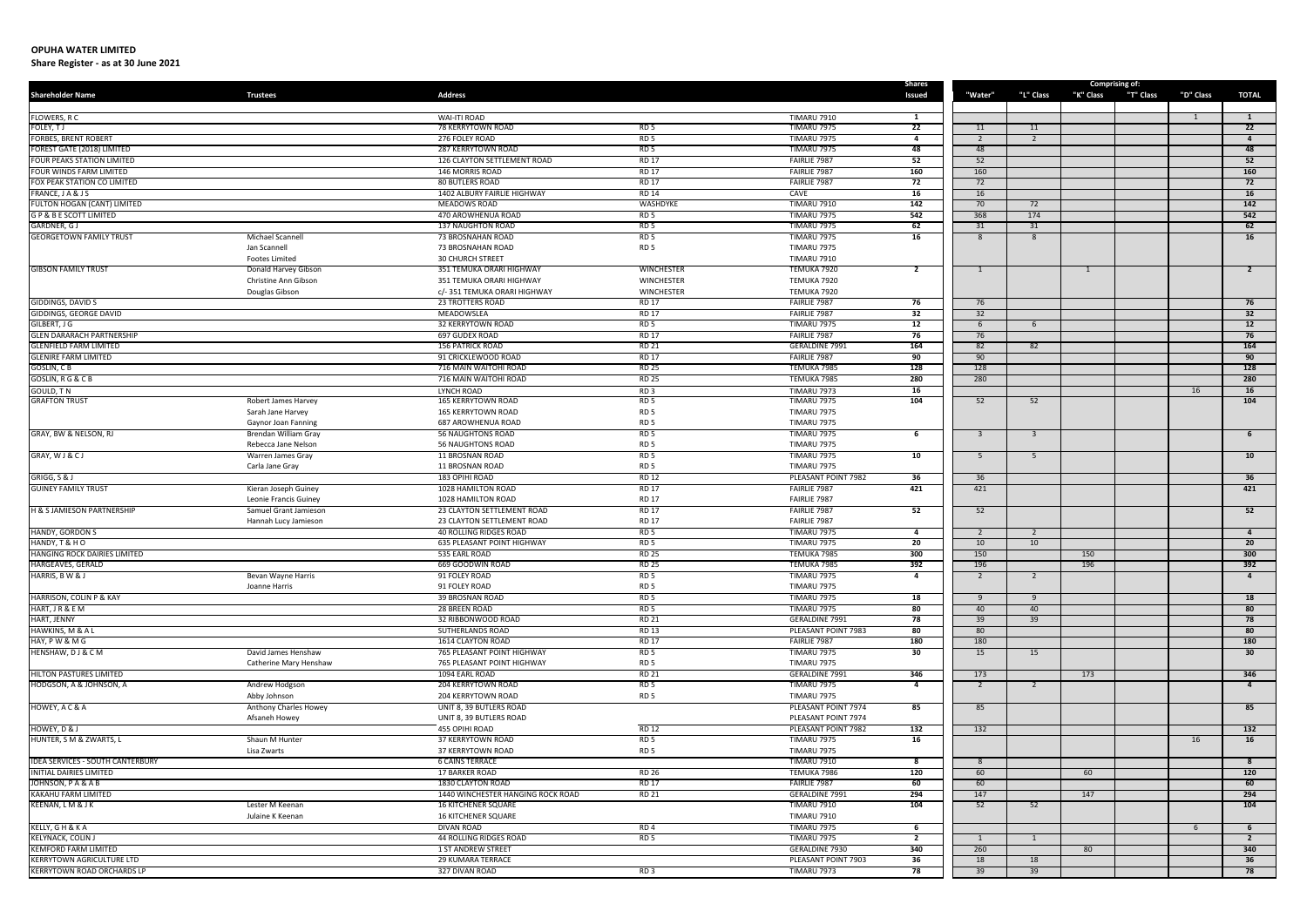| <b>Shareholder Name</b>                                       | <b>Trustees</b>                                      | <b>Address</b>                                       |                                    |                                           | <b>Shares</b><br>Issued | "Water"         | "L" Class               | "K" Class | <b>Comprising of:</b><br>"T" Class | "D" Class | <b>TOTAL</b>         |
|---------------------------------------------------------------|------------------------------------------------------|------------------------------------------------------|------------------------------------|-------------------------------------------|-------------------------|-----------------|-------------------------|-----------|------------------------------------|-----------|----------------------|
|                                                               |                                                      |                                                      |                                    |                                           |                         |                 |                         |           |                                    |           |                      |
|                                                               |                                                      | 22 LEVELS PLAIN ROAD                                 | RD <sub>5</sub>                    | <b>TIMARU 7975</b>                        | 8                       | $\overline{4}$  | $\overline{4}$          |           |                                    |           | 8                    |
| LANE FARMING COMPANY LIMITED                                  |                                                      | 535 EARL ROAD                                        | <b>RD 25</b>                       | TEMUKA 7985                               | 400                     | 200             |                         | 200       |                                    |           | 400                  |
| LATTA, CMM&SM                                                 | Che' Latta<br>Sarah Latta                            | 173 KERRYTOWN ROAD<br>173 KERRYTOWN ROAD             | RD <sub>5</sub><br>RD <sub>5</sub> | <b>TIMARU 7975</b><br><b>TIMARU 7975</b>  | $\overline{2}$          | 1               | 1                       |           |                                    |           | $\overline{2}$       |
| LAWSON FARMS (BALFOUR) LIMITED                                |                                                      | 85 WINCHESTER-GERALDINE ROAD                         | <b>RD 25</b>                       | TEMUKA 7985                               | 212                     | 106             |                         | 106       |                                    |           | 212                  |
| LEONARD, BRIAN M                                              |                                                      | 433 FALVEY ROAD                                      | RD <sub>5</sub>                    | <b>TIMARU 7975</b>                        | 10                      | -5              | 5                       |           |                                    |           | 10                   |
| LEVELS ESTATE CO LIMITED                                      |                                                      | 411 PLEASANT POINT HIGHWAY                           | RD <sub>5</sub>                    | <b>TIMARU 7975</b>                        | 432                     | 224             | 208                     |           |                                    |           | 432                  |
| LEVELS GOLFING LIFESTYLE LIMITED                              |                                                      | 33 LYNCH ROAD                                        | RD <sub>3</sub>                    | <b>TIMARU 7973</b>                        | 8                       | $\overline{4}$  | $\overline{4}$          |           |                                    |           | 8                    |
| LISSAMAN FAMILY TRUST                                         | Timothy Edward William Lissaman                      | 55 KERRYTOWN ROAD                                    | RD <sub>5</sub>                    | <b>TIMARU 7975</b>                        | 14                      |                 | $\overline{7}$          |           |                                    |           | 14                   |
|                                                               | Katherine Sarah Lissaman<br>HC Trustees 2008 Limited | <b>55 KERRYTOWN ROAD</b>                             | RD <sub>5</sub>                    | <b>TIMARU 7975</b><br>TIMARU              |                         |                 |                         |           |                                    |           |                      |
| LYON, A G & O S                                               |                                                      | 305 GAYS PASS ROAD                                   | <b>RD 12</b>                       | PLEASANT POINT 7982                       | 48                      | 48              |                         |           |                                    |           | 48                   |
| LYON, CG&BE                                                   |                                                      | 172 GOULD ROAD                                       | <b>RD 12</b>                       | PLEASANT POINT 7982                       | 24                      | 24              |                         |           |                                    |           | 24                   |
| LYON, RL                                                      |                                                      | 29 MANSE ROAD                                        | <b>RD 13</b>                       | PLEASANT POINT 7983                       | 20                      | 20              |                         |           |                                    |           | 20                   |
| M A ORCHARDS LIMITED                                          |                                                      | 327 DIVAN ROAD                                       | RD <sub>3</sub>                    | <b>TIMARU 7973</b>                        | 70                      | 35              | 35                      |           |                                    |           | 70                   |
| MALONE, S F & J M                                             |                                                      | 406 PLEASANT POINT HIGHWAY                           | RD <sub>5</sub>                    | <b>TIMARU 7975</b>                        | 14                      |                 |                         |           |                                    |           | 14                   |
| MANCHESTER FARMING LIMITED<br>MALONE, STEPHEN J               |                                                      | <b>105 BROTHERS ROAD</b><br>445 FALVEY ROAD          | <b>RD 13</b><br>RD <sub>5</sub>    | PLEASANT POINT 7983<br><b>TIMARU 7975</b> | 46<br>8                 | 46<br>$\Delta$  | $\overline{4}$          |           |                                    |           | 46<br>8              |
| <b>MAYSHIEL FARM LIMITED</b>                                  |                                                      | <b>FALVEY ROAD</b>                                   | RD <sub>5</sub>                    | <b>TIMARU 7975</b>                        | 16                      | 8               | 8                       |           |                                    |           | 16                   |
| <b>MAZE PASTURES LIMITED</b>                                  |                                                      | 9 BISHOP ROAD                                        | <b>RD 13</b>                       | PLEASANT POINT 7983                       | 240                     | 120             |                         |           | 120                                |           | 240                  |
| MCARTHUR PARK LIMITED                                         |                                                      | 1052 EARL ROAD                                       | <b>RD 25</b>                       | TEMUKA 7985                               | 140                     | 70              |                         | 70        |                                    |           | 140                  |
| McDONALD, MALCOLM                                             |                                                      | <b>EARL ROAD</b>                                     | <b>RD 21</b>                       | <b>GERALDINE 7991</b>                     | 80                      | 40              |                         | 40        |                                    |           | 80                   |
| McGILLIVRAY, H R & J M                                        |                                                      | 587 PLEASANT POINT HIGHWAY                           | RD <sub>5</sub>                    | <b>TIMARU 7975</b>                        | 10                      | -5              | -5                      |           |                                    |           | 10                   |
| MCILRAITH, N A & J A                                          | Nicholas Andrew McIlraith<br>Jane Anne McIlraith     | <b>46 KERRYTOWN ROAD</b><br><b>46 KERRYTOWN ROAD</b> | RD <sub>5</sub><br>RD <sub>5</sub> | <b>TIMARU 7975</b><br><b>TIMARU 7975</b>  | $\overline{a}$          | 2               | $\overline{2}$          |           |                                    |           | $\overline{4}$       |
| McKEOWN, CAMERON & BEBBINGTON, KATHLEEN                       |                                                      | 74 LEVELS PLAIN ROAD                                 | RD <sub>5</sub>                    | <b>TIMARU 7975</b>                        | 6                       | 3               | $\overline{\mathbf{3}}$ |           |                                    |           | 6                    |
| McKEOWN, JAMES S                                              |                                                      | 569 TOTARA VALLEY ROAD                               | <b>RD 12</b>                       | PLEASANT POINT 7982                       | 152                     | 52              |                         |           | 100                                |           | 152                  |
| <b>MCLEOD FAMILY TRUST</b>                                    | Lachie John McLeod                                   | 88 LYNCH ROAD                                        | RD <sub>3</sub>                    | <b>TIMARU 7973</b>                        | 72                      | 36              | 36                      |           |                                    |           | 72                   |
|                                                               | Sarah Paige McLeod                                   | 88 LYNCH ROAD                                        | RD <sub>3</sub>                    | <b>TIMARU 7973</b>                        |                         |                 |                         |           |                                    |           |                      |
|                                                               | <b>Robert Vincent</b>                                | <b>180 DOUGLAS STREET</b>                            |                                    | <b>TIMARU 7910</b>                        |                         |                 |                         |           |                                    |           |                      |
| MCMILLAN, SI & H M<br>MCNEILL, DL&FI                          |                                                      | 695 AROWHENUA ROAD<br>189 FALVEY ROAD                | RD <sub>5</sub><br>RD <sub>5</sub> | <b>TIMARU 7975</b><br><b>TIMARU 7975</b>  | 32<br>4                 | 16<br>2         | 16<br>2                 |           |                                    |           | 32<br>$\overline{4}$ |
| MCRAE FAMILY TRUST, S J & J M                                 | Stanley John McRae                                   | 760 WINCHESTER HANGING ROCK ROAD                     | <b>RD 25</b>                       | TEMUKA 7985                               | 160                     | 80 <sup>2</sup> |                         | 80        |                                    |           | 160                  |
|                                                               | Jean Marilyn McRae                                   | 760 WINCHESTER HANGING ROCK ROAD                     | <b>RD 25</b>                       | TEMUKA 7985                               |                         |                 |                         |           |                                    |           |                      |
|                                                               | One to One Corporate Trustees Ltd                    | c/- ONE TO ONE FINANCIAL MANAGEMENT LTD              | 338 STAFFORD STREET                | <b>TIMARU 7910</b>                        |                         |                 |                         |           |                                    |           |                      |
| MCRAE, SJ & J M                                               |                                                      | 760 WINCHESTER HANGING ROAD ROAD                     | <b>RD 25</b>                       | <b>GERALDINE 7985</b>                     | 10                      | -5              |                         | 5         |                                    |           | 10                   |
| <b>MEADOWVALE LIMITED</b>                                     |                                                      | 342 TOTARA VALLEY ROAD                               | RD12                               | PLEASANT POINT 7982                       | 844                     | 416             |                         |           | 428                                |           | 844                  |
| MILL FARM (2005) LIMITED<br>MILLS, R G & M I                  |                                                      | 140 MILL ROAD<br>590 OPIHI ROAD                      | RD <sub>5</sub><br><b>RD 12</b>    | <b>TIMARU 7975</b><br>PLEASANT POINT 7982 | 282<br>8                | 227<br>8        | 55                      |           |                                    |           | 282<br>8             |
| MOBBERLY, D R                                                 |                                                      | SEADOWN ROAD                                         | RD <sub>3</sub>                    | <b>TIMARU 7973</b>                        | 84                      |                 |                         |           |                                    | 84        | 84                   |
| <b>MOFFITT FAMILY TRUST</b>                                   | <b>Robert Reginald Moffitt</b>                       | 91 DOMINION ROAD                                     | RD <sub>3</sub>                    | <b>TIMARU 7973</b>                        | 60                      | 30              | 30 <sup>°</sup>         |           |                                    |           | 60                   |
|                                                               | Valerie Ann Moffitt                                  | 91 DOMINION ROAD                                     | RD <sub>3</sub>                    | <b>TIMARU 7973</b>                        |                         |                 |                         |           |                                    |           |                      |
| MONUMENT ROAD FARM LIMITED                                    |                                                      | 106 ACCESS ROAD                                      | RD <sub>3</sub>                    | KERIKERI 0245                             | 425                     | 160             |                         |           | 265                                |           | 425                  |
| MOODIE, LP & J A<br>MORELEA FARM HOLDINGS LIMITED             |                                                      | 236 MEADOWS ROAD                                     | RD <sub>3</sub>                    | <b>TIMARU 7973</b>                        | 58                      | 29              | 29                      |           |                                    |           | 58                   |
| MORRIS, GR&TE                                                 |                                                      | 278 HIGHWAY 79<br>143 SEADOWN ROAD                   | <b>RD 17</b><br>RD3                | FAIRLIE 7987<br><b>TIMARU 7973</b>        | 116<br>6                | 116             | - 3                     |           |                                    |           | 116<br>6             |
| MOSSMAN HOLDINGS LIMITED                                      |                                                      | <b>30 OLD NORTH ROAD</b>                             |                                    | <b>TIMARU 7910</b>                        | 4                       | 2               | $\overline{2}$          |           |                                    |           | $\overline{4}$       |
| MOUNTAIN VIEW DAIRY FARM LIMITED                              |                                                      | 504 WAIRAKEI ROAD                                    | <b>BURNSIDE</b>                    | <b>CHRISTCHURCH 8053</b>                  | 84                      | 84              |                         |           |                                    |           | 84                   |
| MURITAI COMPANY FARM LIMITED                                  |                                                      | 40 HYNDMAN ROAD                                      | <b>RD 25</b>                       | TEMUKA 7985                               | 280                     | 140             |                         | 140       |                                    |           | 280                  |
| NEILSON, K E                                                  |                                                      | 7 KYBER STREET                                       |                                    | PLEASANT POINT 7903                       | 16                      |                 |                         |           |                                    | 16        | 16 <sup>1</sup>      |
| <b>NEWTON FAMILY TRUST</b>                                    | Alan Newton                                          | 329 WAIPOPO ROAD                                     | RD <sub>3</sub>                    | <b>TIMARU 7973</b>                        | 12                      | 6               | 6                       |           |                                    |           | 12                   |
|                                                               | Janice Newton<br>Ronald Taylor                       | 329 WAIPOPO ROAD<br>c/-329 WAIPOPO ROAD              | RD <sub>3</sub><br>RD <sub>3</sub> | <b>TIMARU 7973</b><br><b>TIMARU 7973</b>  |                         |                 |                         |           |                                    |           |                      |
| NURSE, MJ & LK PARTNERSHIP                                    |                                                      | 242 FOLEY ROAD                                       | RD <sub>5</sub>                    | <b>TIMARU 7975</b>                        | 14                      |                 | $\overline{7}$          |           |                                    |           | 14                   |
| NZ RURAL PROPERTY TRUST NOMINEES LTD                          |                                                      | c/- RURAL EQUITIES LIMITED                           | FIRST FLOOR. 120 KARAMU ROAD       | HASTINGS 4122                             | 214                     | 107             | 107                     |           |                                    |           | 214                  |
| NZ-UK MEDICAL LOCUMS LIMITED                                  |                                                      | <b>251 STAFFORD STREET</b>                           |                                    | <b>TIMARU 7910</b>                        | 8                       | $\overline{a}$  | $\overline{4}$          |           |                                    |           | 8                    |
| <b>OLIVER, ESTATE OF GERALD</b>                               |                                                      | 959 PLEASANT POINT HIGHWAY                           | RD <sub>4</sub>                    | <b>TIMARU 7974</b>                        | 54                      | 27              | 27                      |           |                                    |           | 54                   |
| <b>ONEILL, KB</b>                                             |                                                      | <b>11 ALBURY FAIRLIE HIGHWAY</b>                     | <b>RD 17</b>                       | FAIRLIE 7987                              | $-44$<br>577            | 44              |                         |           |                                    |           | 44                   |
| <b>ONSTREAM DAIRIES LIMITED</b><br><b>PAGAN CHAPMAN TRUST</b> | Warren Pagan                                         | <b>60 GEORGETOWN ROAD</b><br><b>19 PYE ROAD</b>      | <b>RD 25</b><br>RD 21              | TEMUKA 7985<br><b>GERALDINE 7991</b>      | 100                     | 297<br>50       |                         | 50        | 280                                |           | 577<br>100           |
|                                                               | Bronwyn Pagan                                        | 19 PYE ROAD                                          | <b>RD 21</b>                       | GERALDINE 7991                            |                         |                 |                         |           |                                    |           |                      |
|                                                               | Ewan Chapman                                         | c/- MESSRS DUNCAN COTTERILL                          | 1 SIR WILLIAM PICKERING DRIVE      | <b>CHRISTCHURCH 8053</b>                  |                         |                 |                         |           |                                    |           |                      |
| PAGE FAMILY TRUST                                             | Graeme James Page                                    | THREE SPRINGS                                        | <b>RD 17</b>                       | FAIRLIE 7987                              | 32                      | 32              |                         |           |                                    |           | 32                   |
| <b>PANGUNA LIMITED</b>                                        |                                                      | c/- 716 MAIN WAITOHI ROAD                            | <b>RD 25</b>                       | TEMUKA 7985                               | 211                     | 211             |                         |           |                                    |           | 211                  |
| PARR, MS&JB                                                   |                                                      | 26 LEY ROAD                                          | <b>RD 12</b>                       | PLEASANT POINT 7982                       | 120                     | 120             |                         |           |                                    |           | 120                  |
| PEARSE, JEFFREY JW<br>PHAR LAP RACEWAY                        |                                                      | 70 PEARSE ROAD<br>c/-34 ROLLING RIDGES ROAD          | <b>RD 25</b><br>RD <sub>5</sub>    | TEMUKA 7985<br><b>TIMARU 7975</b>         | 264<br>84               | 264<br>42       | 42                      |           |                                    |           | 264<br>84            |
| PHILLIPS FARMING COMPANY                                      |                                                      | 646 SEADOWN ROAD                                     | RD <sub>3</sub>                    | <b>TIMARU 7973</b>                        | -6                      | $\overline{3}$  | $\overline{\mathbf{3}}$ |           |                                    |           | 6                    |
| PHILPOTT, A M & K L                                           |                                                      | 39 DRISCOLL ROAD                                     | RD <sub>4</sub>                    | <b>TIMARU 7974</b>                        | 6                       | -3              | $\overline{\mathbf{3}}$ |           |                                    |           | 6                    |
| PHISKIE, DW                                                   |                                                      | 150 FOLEY ROAD                                       | RD <sub>5</sub>                    | <b>TIMARU 7975</b>                        | 4                       | 2               | $\overline{2}$          |           |                                    |           | $\overline{4}$       |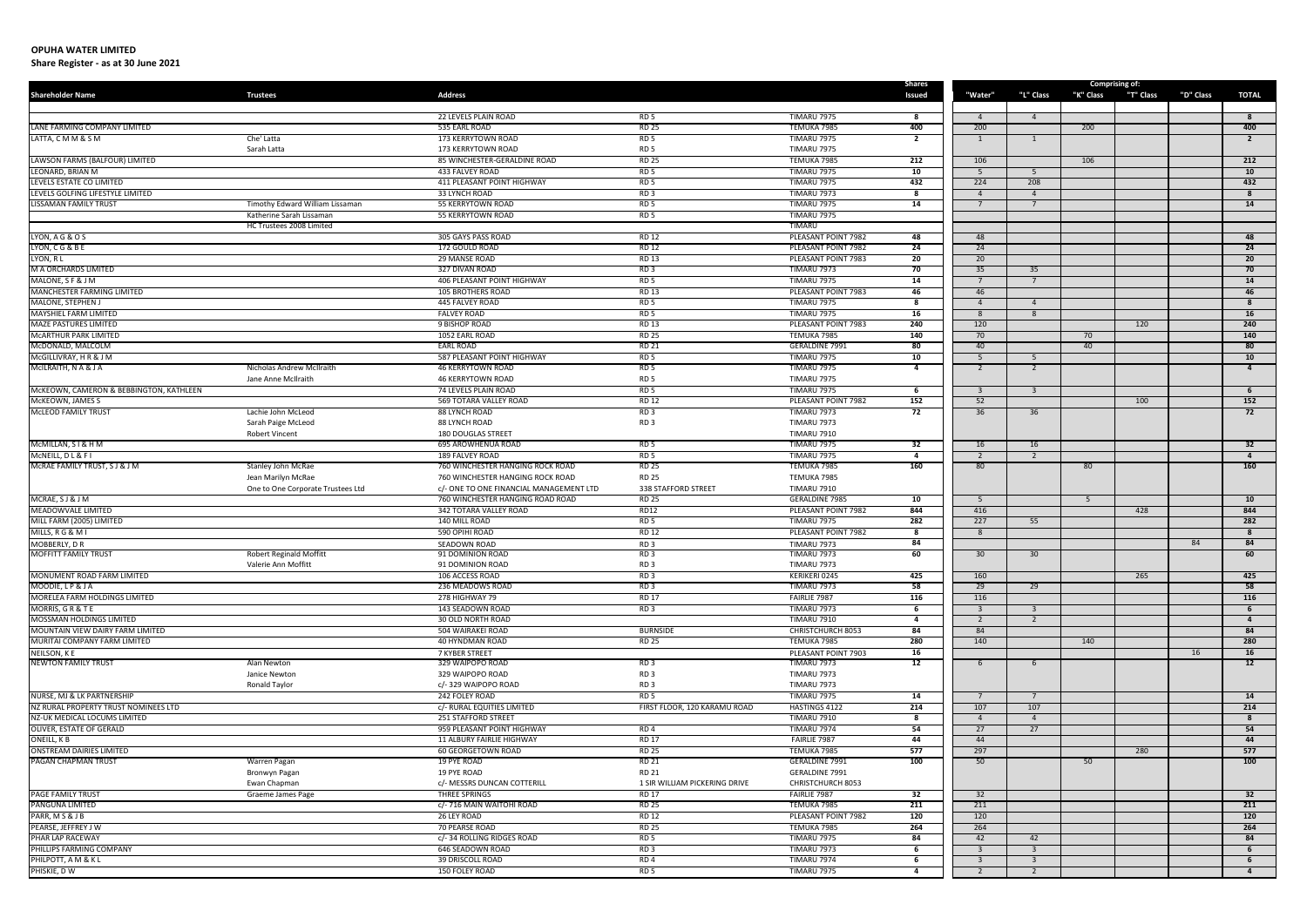| <b>Shareholder Name</b>                                        | <b>Trustees</b>                                 | <b>Address</b>                                        |                                    |                                           | Shares<br>Issued        | "Water"                 | "L" Class               | "K" Class | <b>Comprising of:</b><br>"T" Class | "D" Class      | TOTAL                   |
|----------------------------------------------------------------|-------------------------------------------------|-------------------------------------------------------|------------------------------------|-------------------------------------------|-------------------------|-------------------------|-------------------------|-----------|------------------------------------|----------------|-------------------------|
|                                                                |                                                 |                                                       |                                    |                                           |                         |                         |                         |           |                                    |                |                         |
| PLEASANT POINT GOLF CLUB                                       |                                                 | P O BOX 28                                            |                                    | PLEASANT POINT                            | 16                      | 16                      |                         |           |                                    |                | 16                      |
| POMROY, GT&LL                                                  |                                                 | 109 KERRYTOWN ROAD                                    | RD <sub>5</sub>                    | <b>TIMARU 7975</b>                        | -8                      | $\overline{4}$          | $\overline{4}$          |           |                                    |                | $\overline{\mathbf{8}}$ |
| POW FAMILY TRUST, K W & M A                                    | Keith William Pow                               | 829 EARL ROAD                                         | <b>RD 25</b>                       | TEMUKA 7985                               | 80                      | 40                      |                         | 40        |                                    |                | 80                      |
|                                                                | Marilyn Amy Pow                                 | 829 EARL ROAD                                         | <b>RD 25</b>                       | TEMUKA 7985                               |                         |                         |                         |           |                                    |                |                         |
| POWER, S N & PRINGLE, A M                                      | HC Trustees 2013 Ltd                            | <b>39 GEORGE STREET</b><br>711 PLEASANT POINT HIGHWAY | RD <sub>5</sub>                    | <b>TIMARU 7910</b><br><b>TIMARU 7975</b>  | 16                      |                         |                         |           |                                    |                | 16                      |
|                                                                | Stephen Nathan Power<br>Alison Margaret Pringle | 711 PLEASANT POINT HIGHWAY                            | RD <sub>5</sub>                    | <b>TIMARU 7975</b>                        |                         | 8                       | 8                       |           |                                    |                |                         |
| PYE GROUP LIMITED                                              |                                                 | 251 RISE ROAD                                         | <b>RD 26</b>                       | TEMUKA 7986                               | 160                     | 160                     |                         |           |                                    |                | 160                     |
| RACKSTRAW, A G                                                 |                                                 | 2A ARGYLE GROVE                                       | TRENTHAM                           | UPPER HUTT 5018                           | 4                       |                         |                         |           |                                    | $\overline{4}$ | $\overline{4}$          |
| RAE FAMILY TRUST, S J & V M                                    | Stephen James Rae                               | 71 KERRYTOWN ROAD                                     | RD <sub>5</sub>                    | <b>TIMARU 7975</b>                        | 22                      | 11                      | 11                      |           |                                    |                | 22                      |
|                                                                | Vicki Maree Rae                                 | 71 KERRYTOWN ROAD                                     | RD <sub>5</sub>                    | <b>TIMARU 7975</b>                        |                         |                         |                         |           |                                    |                |                         |
|                                                                | Hubbard Churcher Trust Management Limited       | <b>39 GEORGE STREET</b>                               |                                    | <b>TIMARU 7910</b>                        |                         |                         |                         |           |                                    |                |                         |
| RAINCLIFF STATION LIMITED                                      |                                                 | 617 RAINCLIFF ROAD                                    | <b>RD 12</b>                       | PLEASANT POINT 7982                       | 16                      | 16                      |                         |           |                                    |                | 16                      |
| <b>RATUKEALE PARTNERSHIP</b>                                   |                                                 | 205 YOUNG ROAD                                        | <b>RD 25</b>                       | TEMUKA 7985                               | 40                      | 40                      |                         |           |                                    |                | 40                      |
| <b>RAUMEA FAMILY TRUST</b>                                     | Daniel Forbes Kelly                             | 37 FRENCH PASS ROAD                                   | RD <sub>4</sub>                    | CAMBRIDGE 3496                            | 397                     | 92                      |                         |           | 305                                |                | 397                     |
|                                                                | Belinda Jane Kelly                              | 37 FRENCH PASS ROAD                                   | RD <sub>4</sub>                    | CAMBRIDGE 3496<br>TIMARU                  |                         |                         |                         |           |                                    |                |                         |
| RAVENSDOWN FERTILISER CO-OPERATIVE LIMITED                     | Timpany Walton Trustees Limited                 | 312 MAIN SOUTH ROAD                                   | <b>HORNBY</b>                      | <b>CHRISTCHURCH 8042</b>                  | 96                      | 48                      | 48                      |           |                                    |                | 96                      |
| REID, PS & BLOOMFIELD, M F                                     |                                                 | <b>490 FALVEY ROAD</b>                                | RD <sub>5</sub>                    | <b>TIMARU 7975</b>                        | $\overline{4}$          | $\overline{2}$          | 2                       |           |                                    |                | $\overline{4}$          |
| RISK, WILLIAM A                                                |                                                 | <b>633 PLEASANT POINT HIGHWAY</b>                     | RD <sub>5</sub>                    | <b>TIMARU 7975</b>                        | 24                      | 12                      | 12                      |           |                                    |                | 24                      |
| RIVERDALE DAIRY LIMITED                                        |                                                 | 279 WINCHESTER HANGING ROCK ROAD                      | <b>RD 25</b>                       | TEMUKA 7985                               | 500                     | 250                     |                         | 250       |                                    |                | 500                     |
| RIVERHOLME PASTURES LIMITED                                    |                                                 | P O BOX 14                                            |                                    | <b>PLEASANT POINT</b>                     | 366                     | 231                     |                         | 65        | 70                                 |                | 366                     |
| <b>RIVERTON FARM LIMITED</b>                                   |                                                 | 331 AROWHENUA ROAD                                    | RD <sub>5</sub>                    | <b>TIMARU 7975</b>                        | 236                     | 118                     | 118                     |           |                                    |                | 236                     |
| ROBINS, PM & AK                                                |                                                 | <b>154 RAINCLIFF ROAD</b>                             | <b>RD 12</b>                       | PLEASANT POINT 7982                       | 184                     | 104                     |                         |           | 80                                 |                | 184                     |
| ROBINSON, MJ & DJ                                              | Megan Jayne Robinson                            | <b>67 BROSNAN ROAD</b>                                | RD <sub>5</sub>                    | TIMARU 7975                               | 20                      | 10                      | 10                      |           |                                    |                | 20                      |
|                                                                | David John Robinson                             | <b>67 BROSNAN ROAD</b>                                | RD <sub>5</sub>                    | <b>TIMARU 7975</b>                        |                         |                         |                         |           |                                    |                |                         |
| ROCKBURN FARMING COMPANY LIMITED                               |                                                 | <b>19 LIMESTONE ROAD</b>                              | <b>RD 21</b>                       | <b>GERALDINE 7991</b>                     | 220                     | 110                     |                         | 110       |                                    |                | 220                     |
| RONNOCO TRUST                                                  | Stefen Christopher O'Connor                     | 727 SEADOWN ROAD                                      | RD3                                | <b>TIMARU 7973</b>                        | 84                      | 42                      | 42                      |           |                                    |                | 84                      |
| ROONEY HOLDINGS LIMITED                                        | Colin John Brosnahan                            | GOODWIN ROAD<br><b>STUDHOLME</b>                      | <b>RD 25</b><br><b>RD 10</b>       | TEMUKA 7985<br>WAIMATE 7980               |                         | 47                      | 47                      |           |                                    |                | 94                      |
| <b>RYAN FARMS LIMITED</b>                                      |                                                 | 305 TE NGAWAI FLAT ROAD                               | <b>RD 12</b>                       | PLEASANT POINT 7982                       | 94<br>56                | 56                      |                         |           |                                    |                | 56                      |
| RYAN, PATRICK JOHN                                             |                                                 | 25 KABUL STREET                                       |                                    | PLEASANT POINT 7903                       | 12                      | 12                      |                         |           |                                    |                | 12                      |
| SANDY KELMAN FARMS LIMITED                                     |                                                 | 47 BEEBY ROAD                                         | <b>RD 26</b>                       | TEMUKA 7986                               | 400                     | 200                     |                         | 200       |                                    |                | 400                     |
| <b>SCANNELL, A M</b>                                           |                                                 | 127 TE NGAWAI ROAD                                    |                                    | PLEASANT POINT 7903                       | 16                      | 16                      |                         |           |                                    |                | 16                      |
| SEAFORTH FARM LIMITED                                          |                                                 | 382 SEADOWN ROAD                                      | RD3                                | <b>TIMARU 7973</b>                        | 12                      | 12                      |                         |           |                                    |                | 12                      |
| <b>SEAFORTH KELLIHER TRUST</b>                                 | Scott David Kelliher                            | 106 SEAFORTH SETTLEMENT ROAD                          | RD3                                | <b>TIMARU 7973</b>                        | 242                     | 121                     | 121                     |           |                                    |                | 242                     |
|                                                                | Janet Margaret Kelliher                         |                                                       |                                    |                                           |                         |                         |                         |           |                                    |                |                         |
|                                                                | Colin Patrick Kelliher                          |                                                       |                                    |                                           |                         |                         |                         |           |                                    |                |                         |
|                                                                | Wayne Colin Kelliher                            |                                                       |                                    |                                           |                         |                         |                         |           |                                    |                |                         |
|                                                                | Martin Wakefield Trust 2017 Limited             |                                                       |                                    |                                           |                         |                         |                         |           |                                    |                |                         |
| SELOC CAPITAL DEVELOPMENT TRUST<br>SHALLOW CREEK FARMS LIMITED | Parihaka Trustees 2009 Limited                  | 476 FALVEY ROAD<br>971 CLAYTON ROAD                   | RD <sub>5</sub><br><b>RD 17</b>    | <b>TIMARU 7975</b><br><b>FAIRLIE 7987</b> | 4<br>124                | 2<br>124                | 2                       |           |                                    |                | $\overline{4}$<br>124   |
| SHAW, P G & S D                                                |                                                 | 39 FOLEY ROAD                                         | RD 5                               | <b>TIMARU 7975</b>                        | $\overline{\mathbf{4}}$ |                         |                         |           |                                    |                |                         |
| SHAW, TR                                                       |                                                 | <b>AUSTRALIA SOMEWHERE</b>                            |                                    | TIMARU                                    | $\mathbf{1}$            |                         |                         |           |                                    |                | $\mathbf{1}$            |
| SHORE, JL                                                      |                                                 | <b>80A TEMPLE CRESENT</b>                             | <b>GLENITI</b>                     | <b>TIMARU 7910</b>                        | $\overline{4}$          |                         |                         |           |                                    | $\overline{4}$ | $\overline{4}$          |
| SHORTUS, CL                                                    |                                                 | 159 LEVELS PLAIN ROAD                                 | RD <sub>5</sub>                    | <b>TIMARU 7975</b>                        |                         | $\Delta$                | $\overline{4}$          |           |                                    |                | 8                       |
| SILVERSTREAM HOLDINGS LIMITED                                  |                                                 | 7 SIBBALD LANE                                        |                                    | LAKE TEKAPO 7999                          | 40                      | 20                      |                         | 20        |                                    |                | 40                      |
| SIMPSON, EUNICE EFFIE                                          |                                                 | 193 KERRYTOWN ROAD                                    | RD <sub>5</sub>                    | <b>TIMARU 7975</b>                        | $\overline{2}$          |                         | 1                       |           |                                    |                | $\overline{2}$          |
| <b>SKIPTON AG LIMITED</b>                                      |                                                 | <b>60 GEORGETOWN ROAD</b>                             | <b>RD 25</b>                       | TEMUKA 7985                               | 140                     | 140                     |                         |           |                                    |                | 140                     |
| <b>SLATER FARMS LIMITED</b>                                    |                                                 | <b>272 BRENTONS ROAD</b>                              | <b>RD 21</b>                       | <b>GERALDINE 7991</b>                     | 100                     | 50                      |                         | 50        |                                    |                | 100                     |
| SLIEP, W & TRIMPE BURGER, F M                                  |                                                 | 243 MATHEW ROAD                                       | <b>RD 25</b>                       | TEMUKA 7985                               | 88                      | 88                      |                         |           |                                    |                | 88                      |
| <b>SMITH J &amp; LANGFORD J</b>                                | Jamie Robert Smith                              | 127 FOLEY ROAD                                        | RD 5                               | <b>TIMARU 7975</b>                        | 6                       | $\overline{\mathbf{3}}$ | $\overline{\mathbf{3}}$ |           |                                    |                | 6                       |
|                                                                | Julie Maree Langford                            |                                                       |                                    |                                           |                         |                         |                         |           |                                    |                |                         |
| SMITH, LG & I M                                                | Lindsay Graham Smith<br>Irene May Smith         | 119 LEVELS PLAIN ROAD<br>119 LEVELS PLAIN ROAD        | RD <sub>5</sub><br>RD <sub>5</sub> | <b>TIMARU 7975</b><br><b>TIMARU 7975</b>  | 8                       | $\overline{4}$          | $\overline{4}$          |           |                                    |                | 8                       |
| SMITH, MR&RE                                                   | Malcolm Russell Smith                           | 215 FALVEY ROAD                                       | RD <sub>5</sub>                    | TIMARU 7975                               | 82                      | 41                      | 41                      |           |                                    |                | 82                      |
|                                                                | Robyn Elaine Smith                              | 215 FALVEY ROAD                                       | RD <sub>5</sub>                    | <b>TIMARU 7975</b>                        |                         |                         |                         |           |                                    |                |                         |
| SOUTH CANTERBURY CAR CLUB                                      |                                                 | c/- TIMARU INTERNATIONAL MOTOR RACEWAY                | P O BOX 4008                       | <b>TIMARU 7910</b>                        | 12                      | 6                       | 6                       |           |                                    |                | 12                      |
| <b>SOUTH HILTON LIMITED</b>                                    |                                                 | 875 EARL ROAD                                         | <b>RD 25</b>                       | TEMUKA 7985                               | 440                     | 220                     |                         | 220       |                                    |                | 440                     |
| SPARKS, S R & MCLEAN C M PARTNERSHIP                           |                                                 | 407 FALVEY ROAD                                       | RD <sub>5</sub>                    | TIMARU 7975                               | 10                      | 5                       | 5                       |           |                                    |                | 10 <sup>1</sup>         |
| <b>STANTON FARM TRUST</b>                                      | David Stanton                                   | <b>246 GUALTER ROAD</b>                               | <b>RD 21</b>                       | <b>GERALDINE 7991</b>                     | 200                     | 100                     |                         | 100       |                                    |                | 200                     |
|                                                                | <b>Neil Stanton</b>                             | c/- 246 GUALTER ROAD                                  | <b>RD 21</b>                       | GERALDINE 7991                            |                         |                         |                         |           |                                    |                |                         |
|                                                                | Ian Fullerton                                   | 216 AVONHEAD ROAD                                     |                                    | CHRISTCHURCH 8042                         |                         |                         |                         |           |                                    |                |                         |
| <b>STERNDALE FARM LIMITED</b>                                  |                                                 | 963 CELLAND ROAD                                      | RD 12                              | PLEASANT POIINT 7982                      | 664                     | 320                     |                         |           | 344                                |                | 664                     |
| STONEBROOK DAIRY FARM LIMITED                                  |                                                 | <b>200 STRATHALLAN ROAD</b>                           | RD 17                              | <b>FAIRLIE /98/</b>                       | 208                     | -208                    |                         |           |                                    |                | -208                    |
| STRATFORD, B G<br><b>STRATFORD DAIRIES LIMITED</b>             |                                                 | 331 AROWHENUA ROAD<br>331 AROWHENUA ROAD              | RD 5<br>RD <sub>5</sub>            | <b>TIMARU 7975</b><br><b>TIMARU 7975</b>  | 513<br>70               | 274<br>55               | 239<br>15               |           |                                    |                | 513<br>70               |
| <b>STROMNESS GROUP LIMITED</b>                                 |                                                 | 464 ROCKWOOD ROAD                                     | <b>RD 12</b>                       | PLEASANT POINT 7982                       | 494                     | 288                     |                         |           | 206                                |                | 494                     |
| SWALLOW, A & I                                                 |                                                 | 243 FALVEY ROAD                                       | RD <sub>5</sub>                    | <b>TIMARU 7975</b>                        | 10                      | 5                       | -5                      |           |                                    |                | 10                      |
| TAGGART, G R & W E                                             |                                                 | 210 OPIHI SCHOOL ROAD                                 | RD 12                              | PLEASANT POINT 7982                       | 108                     | 108                     |                         |           |                                    |                | 108                     |
|                                                                |                                                 |                                                       |                                    |                                           |                         |                         |                         |           |                                    |                |                         |